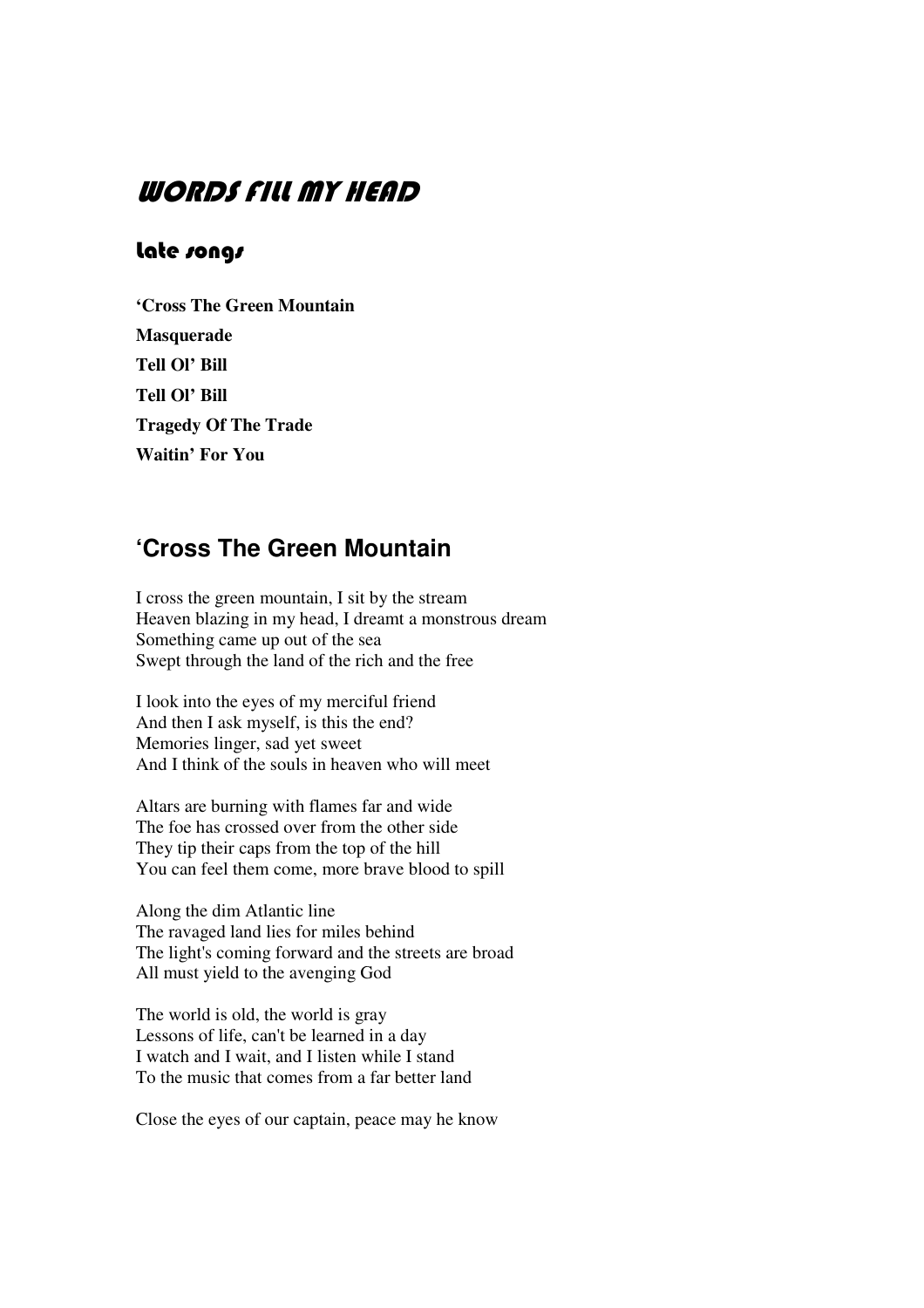His long night is done, the great leader is laid low He was ready to fall, he was quick to defend Killed outright he was, by his own men

It's the last day's last hour, of the last happy year I feel that the unknown world is so near Pride will vanish and glory will rot But virtue lives and cannot be forgot

The bells of leavening have rung There's blasphemy on every tongue Let 'em say that I walked in fair nature's light And that I was loyal to truth and to right

Serve God and be cheerful, look upward, beyond Beyond the darkness of masks, the surprises of dawn In the deep green grasses of the blood-stained world They never dreamed of surrenderin', they fell where they stood

Stars fell over Alabama, I saw each star You're walkin' in dreams, whoever you are Chilled are the skies, keen as the frost The grounds froze hard and the morning is lost

A letter to mother came today Gunshot wound to the breast is what it did say But he'll be better soon, he's in a hospital bed But he'll never be better - he's already dead

I'm ten miles outside the city, and I'm lifted away In an ancient light, that is not of day They were calm, they were blunt, we knew 'em all too well We loved each other more than we ever dared to tell

[Source: released version on the **Gods And Generals** soundtrack]

[TOP]

### **Masquerade**

(Gerry Goffin/Bob Dylan)

Hey what's your name hey what's your game if you put me down I'll do the same send horror shows to friends you know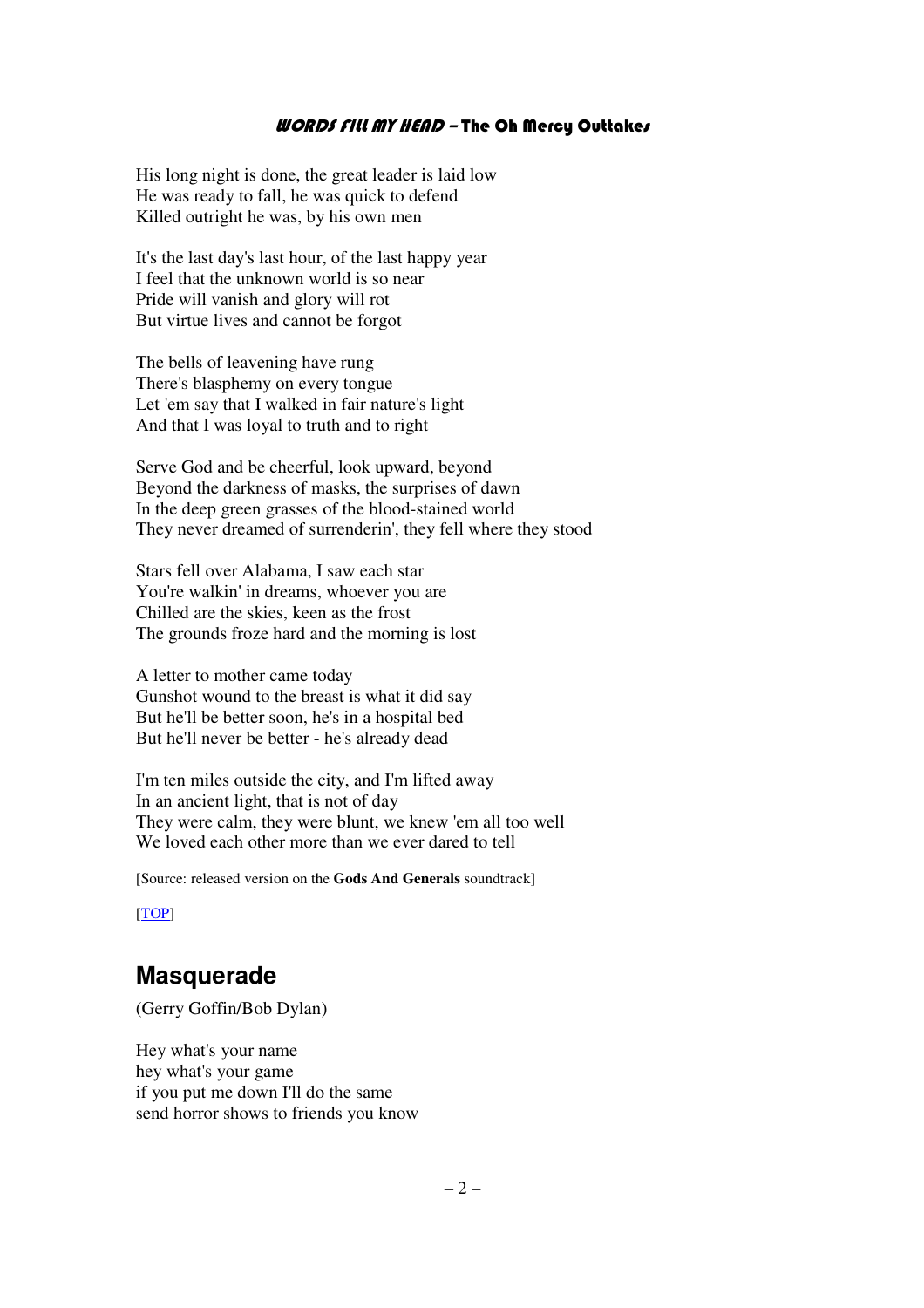cause that's the way things often tend to go I'm at a loss to entertain you see the cells are paralyzed inside my brain I bid adieu to all of you I think it's time to end this masquerade

Now life was sweet till they called the heat the county jail has just reserved a two room suite how do they get to be such drags I just can't figure out what's behind their bags one thing I know without fail white man's justice will prevail Buona Notta Aufwiedersehen I think it's time to end this masquerade

I forgot to milk the cow but I don't wanna do it now like to sleep for a hundred years till' this old world just disappears And so to end this grand affair I hear the commander in chief was even there he worked so hard he broke his back but Ronald Reagan was sleepin' in his sack the Hard-ons are in with nothin' to win it's the same old show Buenos Diae Auroueit it's a rodeo I think it's time to end this masquerade

[Source: album liner notes to **Back Room Blood** by Gerry Goffin]

### **Tell Ol' Bill**

(released version)

The river whispers in my ear I've hardly a penny to my name The heavens have never seemed so near All my body glows with flame.

The tempest struggles in the air And to myself alone I sing It could sink me then and there I can hear the echoes ring.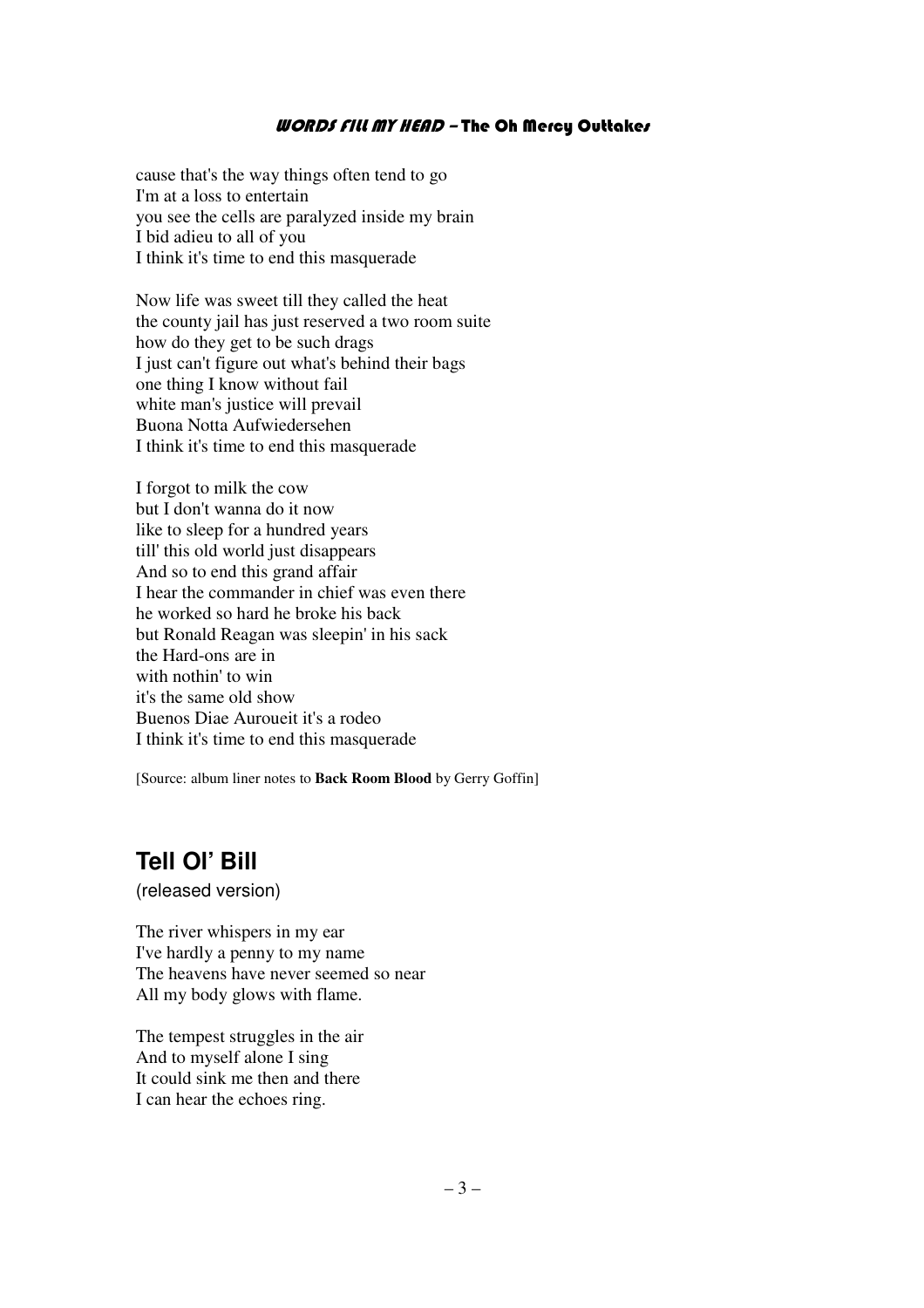I tried to find one smilin' face To drive the shadow from my head I'm stranded in this nameless place Lyin' restless in a heavy bed.

Tell me straight out if you will Why must you torture me within? Why must you come down off your high hill? Throw my fate to the clouds and wind.

Far away in a silent land Secret thoughts are hard to bear Remember me, you'll understand Emotions we can never share.

You trampled on me as you passed Left the coldest kiss upon my brow All my doubts and fears have gone at last I've nothing more to tell you now.

I walk by tranquil lakes and streams As each new season's dawn awaits I lay awake at night with troubled dreams The enemy is at the gate.

Beneath the thunder-blasted trees The words are ringin' off your tongue The ground is hard in times like these Stars are cold, the night is young.

The rocks are bleak, the trees are bare Iron clouds go floatin' by Snowflakes falling in my hair Beneath the gray and stormy sky.

The evenin' sun is sinking low The woods are dark, the town is too They'll drag you down, they run the show Ain't no tellin' what they'll do.

Tell Ol' Bill when he comes home Anything is worth a try Tell him that I'm not alone That the hour has come to do or die.

All the world I would defy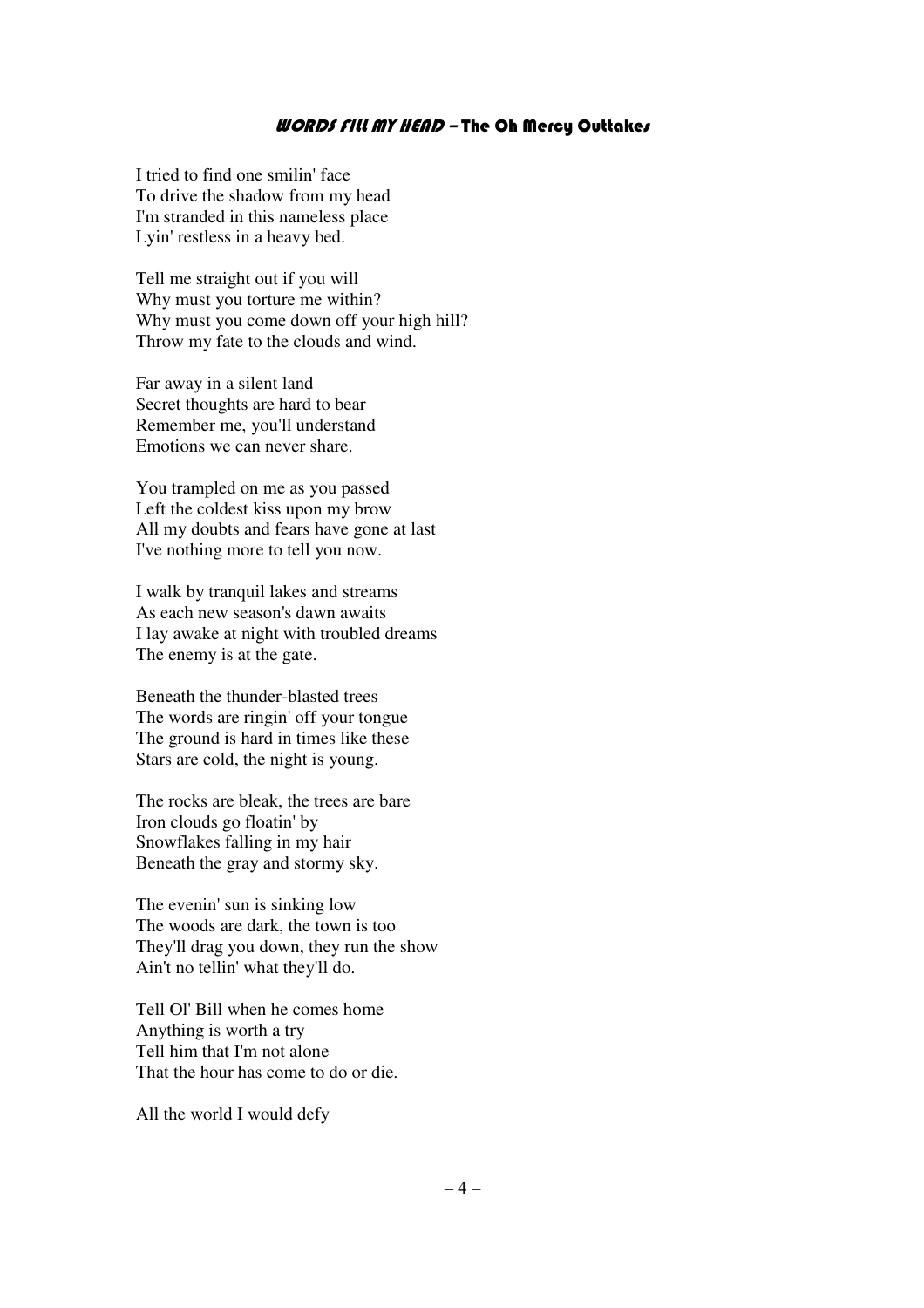Let me make it plain as day I look at you now and I sigh How could it be any other way?

[Source: released version on the **North Country** soundtrack]

[TOP]

# **Tell Ol' Bill**

(alternate version with one more verse)

The river whispers in my ear I've hardly a penny to my name The heavens never seemed so near And all my body glows with flame.

The tempest struggles in the air And to my lone myself I sing It could sink me then and there I can hear the echoes ring.

I tried to find one smilin' face To drive the shadow from my head I'm stranded in this lonesome place Layin' restless in a heavy bed.

Tell me straight out if you will Why must you torture me within? Why must you come from your high hill? Throw my fate to the clouds and wind.

Far away in a silent land Secret thoughts are hard to bear Remember me, you'll understand Emotions we can never share.

You trampled on me as you passed Left the coldest kiss upon my brow All my doubts and fears have gone at last I've nothing more to tell you now.

I walk by tranquil lakes and streams As each new season's dawn awaits I lay awake at night with troubled dreams The enemy is at the gate.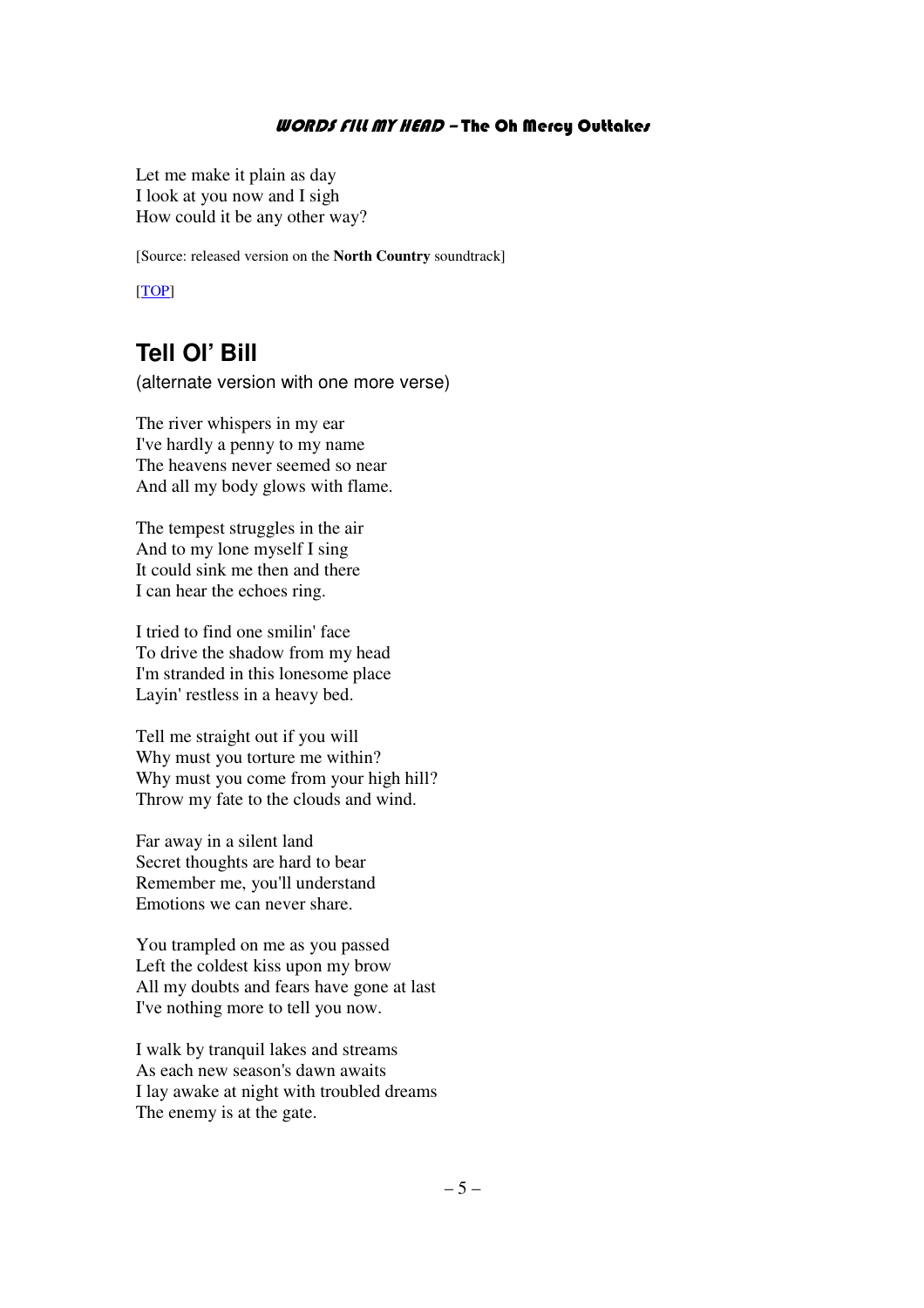Beneath the thunder-blasted trees The words are ringin' off your tongue The ground is hard in times like these The stars are cold, the night is young.

From white to green, from brown to black Not one more minute can I waste They go too far, they drive me black At a slow and steady pace.

The rocks are bleak, the trees are bare Iron clouds go floatin' by Snowflakes falling in my hair Beneath the dark and stormy sky.

The evenin' sun is sinking low The woods are dark, the town is too They'll drag you down, they run the show Ain't no tellin' what they'll do.

Tell Ol' Bill when he come home Anything is worth of try Tell him that I'm not alone And that the hour has come to do or die.

All the world I would defy Let me make it plain as day I look at you and now I die How could it be any other way?

[Source: circulating session recording]

[TOP]

# **Tragedy Of The Trade**

(Gerry Goffin, Barry Goldberg, Bob Dylan)

A young girl dies in the gutter face down Taxi driver pulls up to the curb, dies without a sound Copin' a squad car ridin' round is nowhere to be found Each one has seen his last But we must let it pass Too much money to be made The tragedy of the trade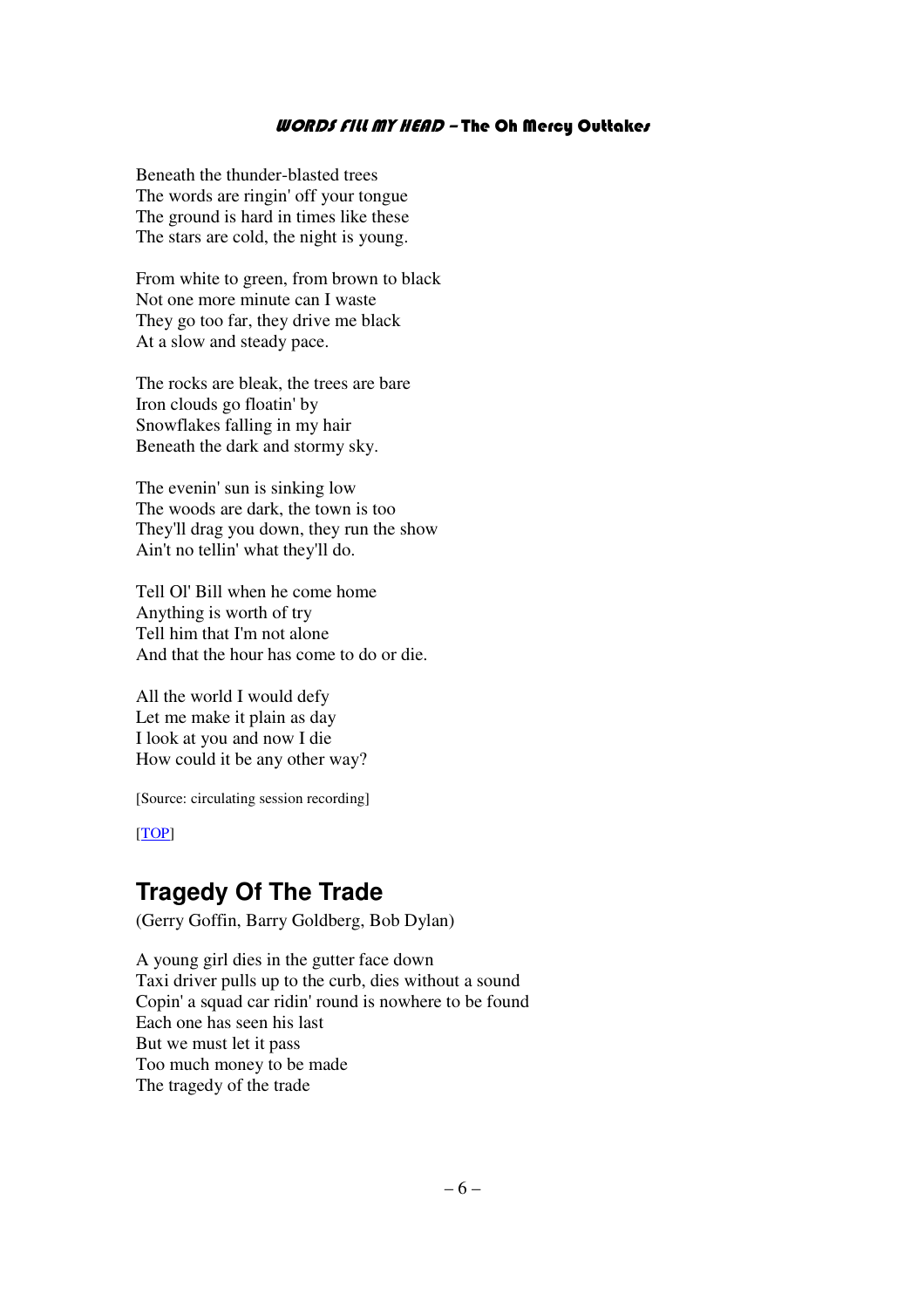And if you don't give ice to the mob Life around here gets awful hard You're likely to lose more than just a job And if that aint bad enough Times are getting so tough Most people beggin to be underpaid The tragedy of the trade

Young man working for the fast food store Ses a recuiting poster and goes off to war I don't think he ever knew what he was fighting for They play Taps and lower the flag When they bring him home in a body bag But don't you be dismayed It's just the tragedy of the trade

A baby cries in the ghetto morn' Before he's five he'll wish he'd never been born 'Cause all society shows him is their hatred and their scorn He knows he doesn't stand a chance So he grows up with a gangster's stance Just one more reason to be afraid The tragedy of the trade

Remember the hum of the factory town Business was booming fo a thousand miles around But they farmed out the work and let so many people down I hear it happened just recently Another change in our history The billionaire's promenade The tragedy of the trade

The trade takes place around the world on a derelict street Where the masters and the slaves often congregate to meet They make deals - turn the big wheels With starving children dying at their feet The world's been run with Backroom Blood Long before the time of the flood And it's you who are betrayed The tragedy of the trade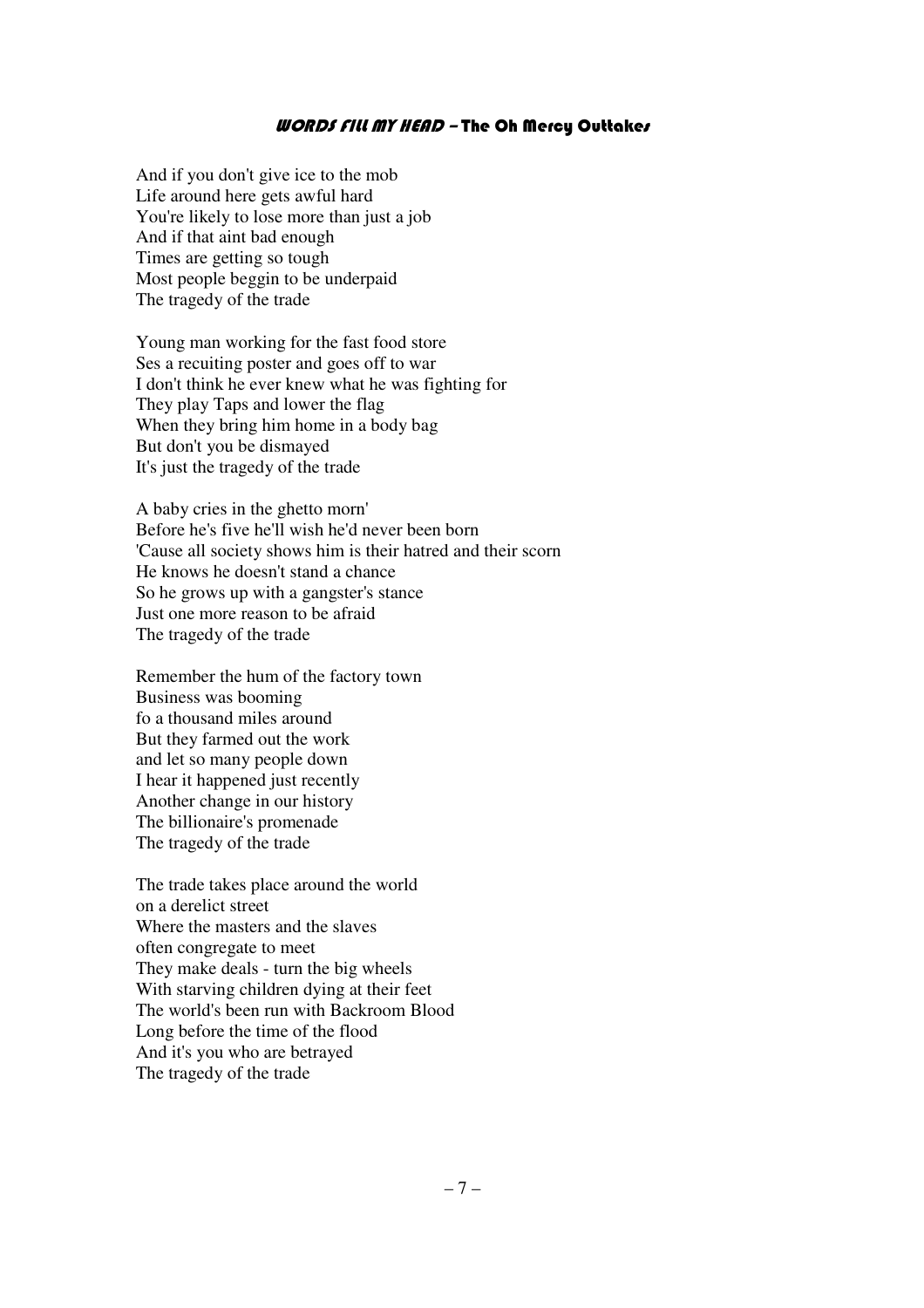If you still have innocence, better lock it in a vault Once it was a virtue, but now it's a fault Too many people waiting around just to rip you off And as I understand No one really gives a damn It's not a game, but that's the way it's played The scales of justice have really never been weighed The tragedy of the trade.

[Source: album liner notes to **Back Room Blood** by Gerry Goffin]

# **Waitin' For You**

I never dreamed it could be A someone made just for me. When I'm letting her have her way, I'm here to see what she has to say. Ah, the poor girl always wins the day. I'm stayin' ahead of the game, And she's a-doin' the same, And the whiskey flyin' into my head. The fiddler's arm has gone dead, And talk is beginning to spread

When did our love go bad? Whatever happened to the best friend that I had? It's been so long since I held you tight Been so long since we said goodnight. The taste of tears is bittersweet. When you're near me, my heart forgets to beat. You're there every night Among the good and the true, And I'll be around, waitin' for you.

Well, the king of them all Is starting to fall. I lost my gal at the boatman's ball. The night has a thousand hearts and eyes. Hope may vanish, but it never dies. I'll see you tomorrow when freedom rings. I'm gonna stay on top of things. It's the middle of summer,